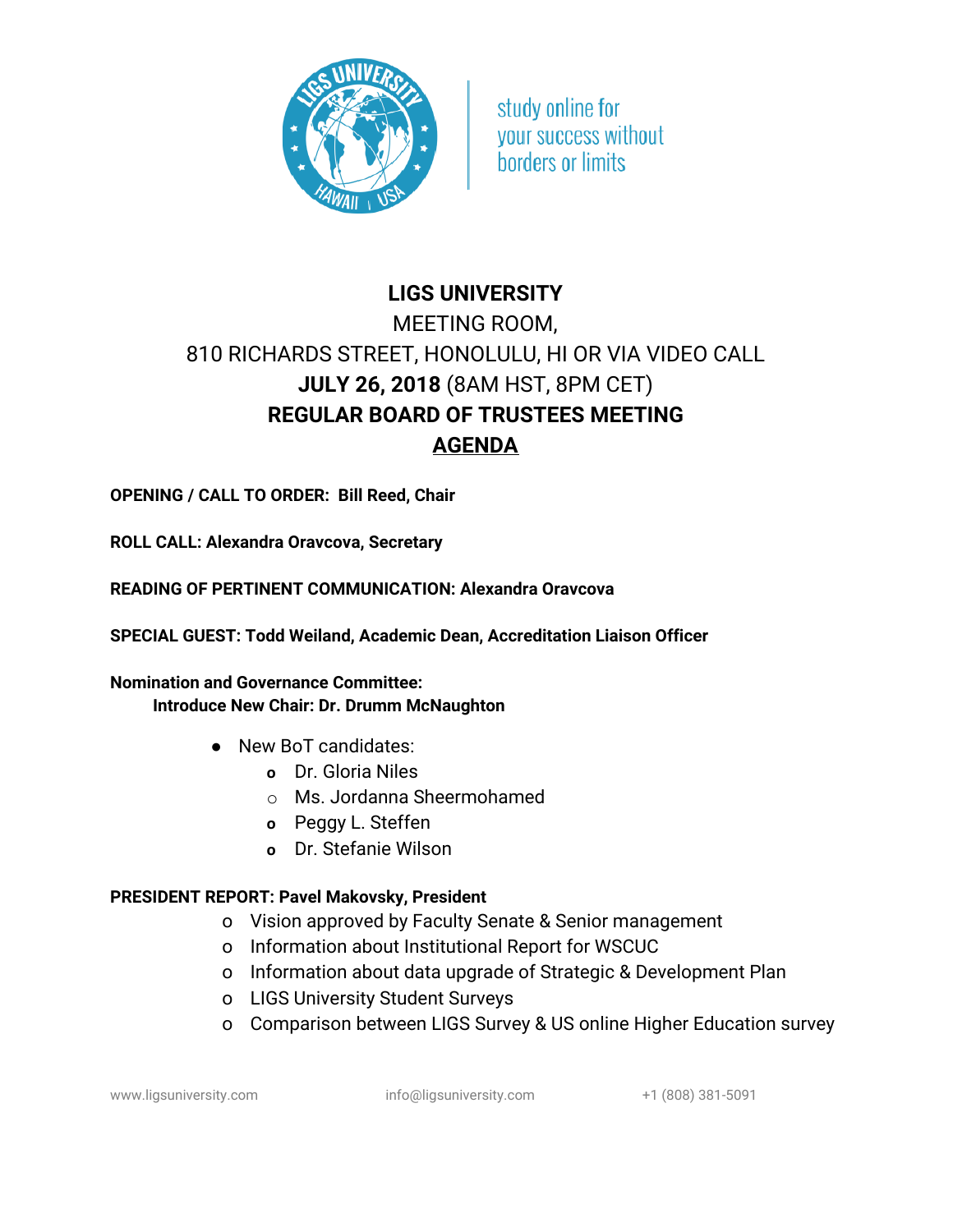

study online for your success without **borders or limits** 

o LIGS University Lecturers Survey

### **OLD BUSINESS: Bill Reed, Chair**

- Update of BoT Bylaws vote
	- o change from "Board of Directors" to "Board of Trustees"
	- o change from "Academic and Development Committee" to "Academic Affairs Committee"
	- o change from "Membership Committee" to "Nominations and Governance Committee"
- Board Liability Insurance

#### **COMMITTEE REPORTS: (varies each meeting)**

## **Nomination and Governance Committee:**

#### **Introduce New Chair: Dr. Drumm McNaughton**

● BoT Rubrics (Dr. Drumm McNaughton)

#### **ACADEMIC REPORT: Pardeep Kullar, CAO**

- o Faculty Senate and Program Committees
	- information
- o changing the LMS to Canvas
	- transition began in April 2018

#### **COMMENTS: Pavel Makovsky, Alexandra Oravcova, Others**

Overview of activities surrounding the September WASC visit in Hawaii.

# **DATES:**